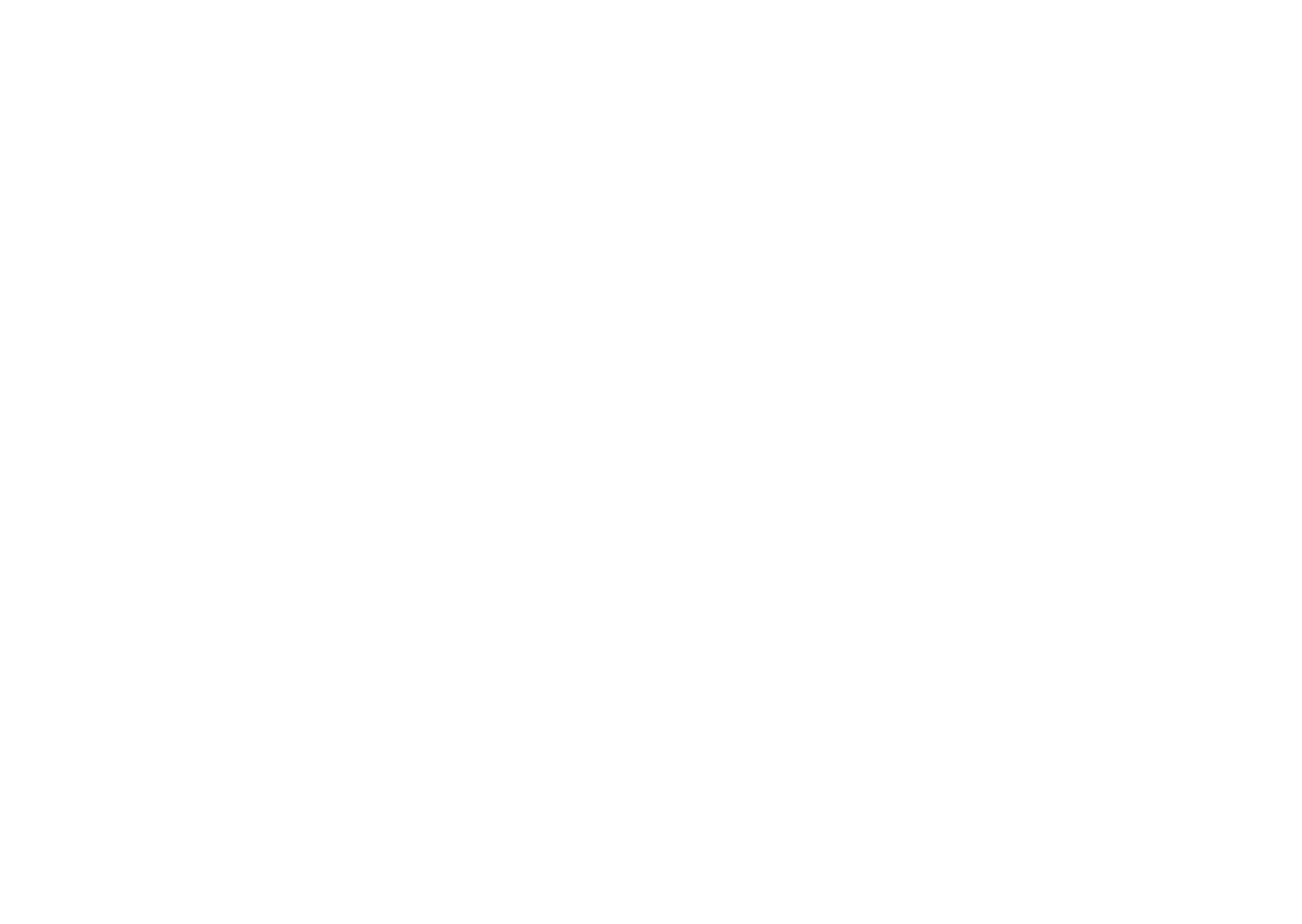spend the next few years building their reserves back up, which means less public spending and more taxes. And no matter how much of our money the government spends, they still have little chance of fixing the value of the currency.

## **No-one's in charge**

The problem isn't simply one of having the wrong government in power — no matter how 'socialist' the ruling party, they will still be faced with the same situation. If a price for the currency is not fixed, then companies will go out of business, with the attendant loss of jobs, through losses incurred as their payments are changed from one currency to another. (Not to mention the complications in terms of EU membership raised by dropping out of the ERM) On the other hand, because it is not the only player in this game, the state simply isn't in a position to set the price of its money.

Just as manufacturers try to produce the most profitable goods, investment companies and banks are drawn to the most profitable markets. They speculate on currencies because they are trying to make a profit for their shareholders and investors, even if these are the same people who end up losing if a currency is devalued. Whatever happens, they are in the position of enforcers for the 'iron law of the market', and until that 'law' is challenged, we're going to keep going in the same old circles. Capitalism, by its nature, is chaotic. A rational economy requires a new system — anarchism.

## **Contents**

| No-one's in charge $\dots \dots \dots \dots \dots \dots \dots \dots \dots \dots$ |  |  |  |  |  |  |  |  |  |  |  |  |
|----------------------------------------------------------------------------------|--|--|--|--|--|--|--|--|--|--|--|--|